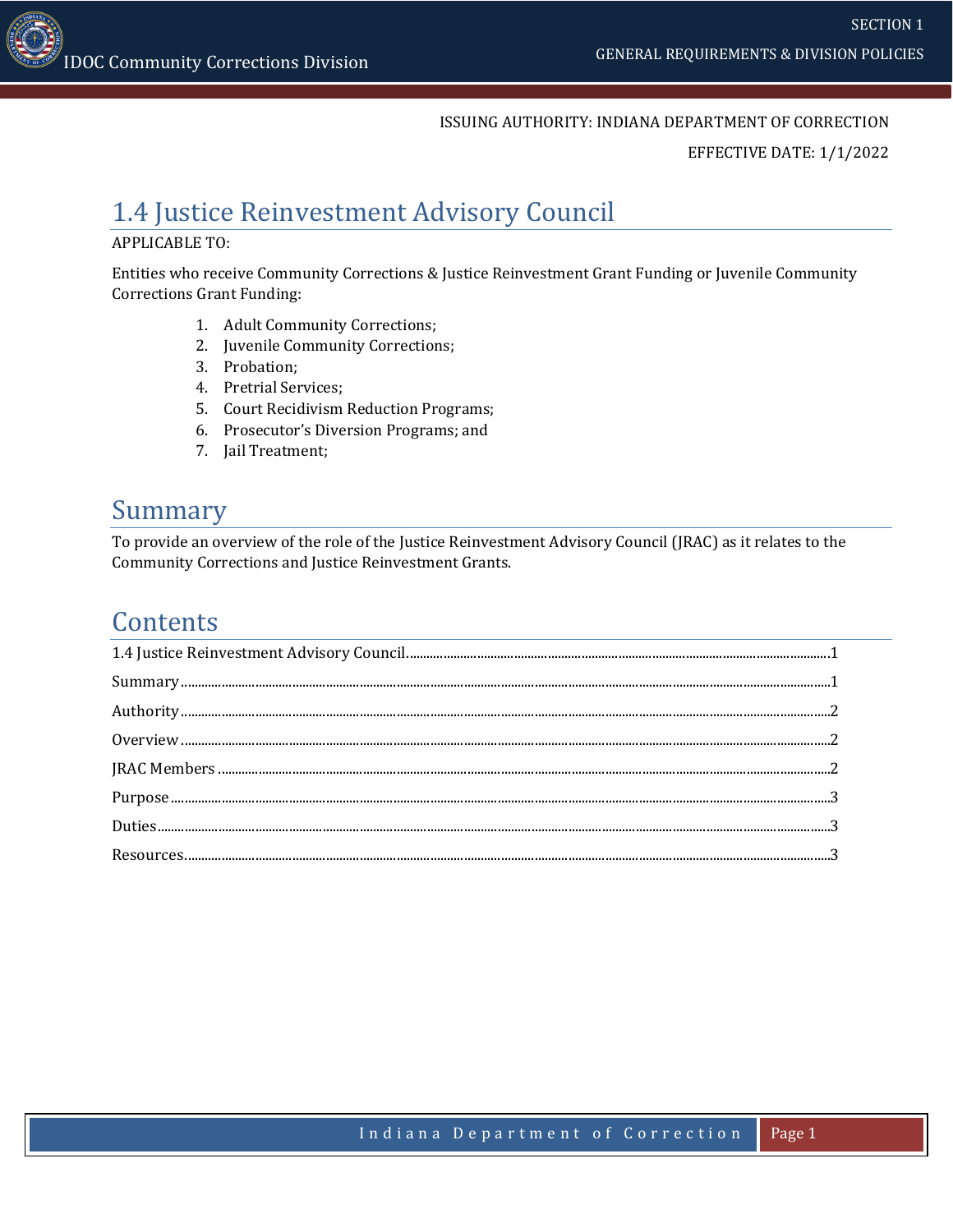## <span id="page-1-0"></span>Authority

IC 33-38-9.5

## <span id="page-1-1"></span>**Overview**

The Community Corrections Division works collaboratively with the Justice Reinvestment Advisory Council (JRAC) in the review, assessment, and recommendation of the Community Corrections & Justice Reinvestment Grants.

The 18-member Justice Reinvestment Advisory Council consists of leadership from both the executive and judicial branches of state and local government. The Advisory Council is charged with conducting state level reviews of local correctional programs, county jails and probation services, and the processes used by the Department of Correction and the Division of Mental Health and Addiction in awarding grants.

Governor Pence signed House Enrolled Act 1006 into law on May 5, 2015 (the effective date was July 1, 2015). Also known as Public Law 179-2015, this legislation established the nine-member Justice Reinvestment Advisory Council [IC 33-38-9.5]. The statute was amended in 2019 and 2020 to add additional members to the Advisory Council.

The statute was further amended in 2021 (the effective date was July 1, 2021) which established nine-member local or regional advisory councils for each Indiana county.

# <span id="page-1-2"></span>JRAC Members

The advisory council consists of the following members:

- 1. The executive director of the Indiana public defender council or the executive director's designee.
- 2. The executive director of the Indiana prosecuting attorneys council or the executive director's designee.
- 3. The director of the division of mental health and addiction or the director's designee.
- 4. The president of the Indiana Sheriffs' Association or the president's designee.
- 5. The commissioner of the Indiana department of correction or the commissioner's designee.
- 6. The chief administrative officer of the office of judicial administration or the chief administrative officer's designee.
- 7. The executive director of the Indiana criminal justice institute or the executive director's designee.
- 8. The president of the Indiana Association of Community Corrections Act Counties or the president's designee.
- 9. The president of the Probation Officers Professional Association of Indiana or the president's designee.
- 10. The budget director or the budget director's designee.
- 11. The executive director of the Association of Indiana Counties or the executive director's designee.
- 12. The president of the Indiana Judges Association or the president's designee.
- 13. The chair of the Indiana Public Defender Commission or the chair's designee.
- 14. The chair of the Senate Corrections and Criminal Law Committee or the chair's designee.
- 15. The ranking minority member of the Senate Corrections and Criminal Law Committee or the ranking member's designee.
- 16. The chair of the House Courts and Criminal Code Committee or the chair's designee.
- 17. The ranking minority member of the House Courts and Criminal Code Committee or the ranking member's designee.